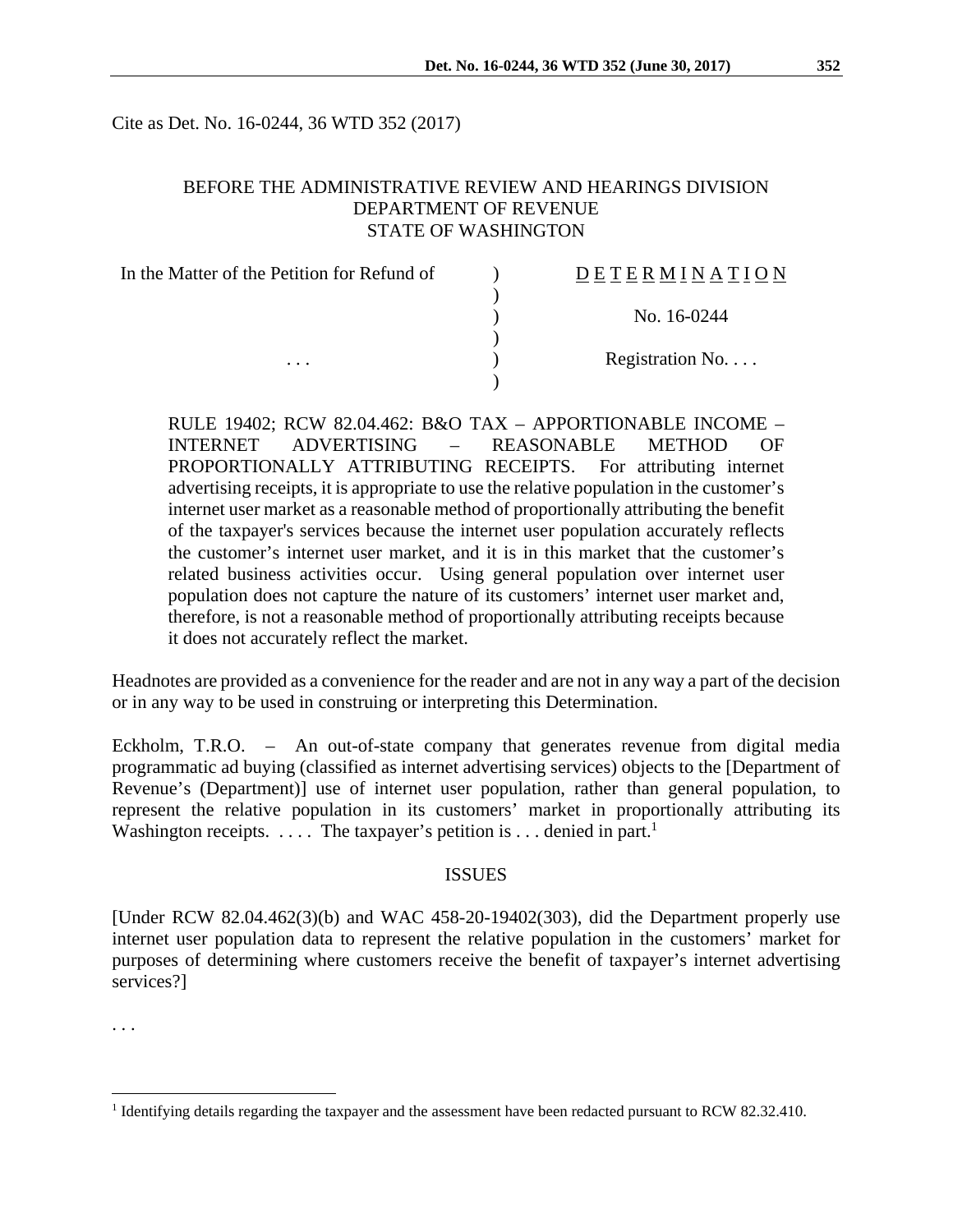## FINDINGS OF FACT

[Taxpayer] is an out-of-state company that generates revenue from digital media programmatic ad buying – software-driven technology that automates the purchase of data driven, targeted ads, displayed primarily on a webpage (though display may include other mobile touch points).<sup>2</sup> The taxpayer's customers include a wide variety of businesses that offer goods or services for sale, and the taxpayer's services enable its customers' ads to be viewed at a multitude of websites across the U.S. The taxpayer generally described its services as internet advertising services.

The [Department's] Compliance Division became aware of the taxpayer's activities and mailed the taxpayer an inquiry letter requesting that the taxpayer complete a Washington Business Activities Questionnaire [(Questionnaire)] for the period of June 2010 through December 2014 (assessment period). The taxpayer returned the [Questionnaire] and registered with the Department. The taxpayer's representative contacted the Compliance Division revenue agent and indicated that the taxpayer met the economic nexus thresholds and would collect the requested information. Subsequently, the taxpayer representative provided the revenue agent with total gross income for the assessment period, taxes due, and the apportioned income methodology applied. The taxpayer did not have actual data of the location where the internet advertising and sales occurred (such as IP addresses) so it used U.S. Census Bureau general population data in order to proportionally attribute Washington receipts. The revenue agent and the taxpayer's representative engaged in discussions regarding the method of attributing the taxpayer's Washington receipts. Following these discussions, the Department issued an assessment against the taxpayer for the period June 1, 2010, through December 31, 2014, in the total amount of \$ . . . , using internet user population data to attribute income rather than the general population data suggested by the  $taxpaver.<sup>3</sup>$ 

The taxpayer paid the assessment except for amounts of delinquency penalty, assessment penalty, and interest, applicable to Quarters 3 and 4, 2014, which is the period during which the computation of the taxes due was placed on hold pending the discussions of the attribution method.

The taxpayer sought review of the assessment, asserting that its use of general population data as opposed to internet user population data is a reasonable method of proportionally attributing its Washington receipts and is consistent with Rule 19402(304)(c), Example 22, [which is] specifically related to internet advertising services. The taxpayer asserts that the general population data is reliable and more complete than the available internet user population data, which requires proportional estimates for certain years. In addition, the taxpayer asserts that Department records indicate general population data has been accepted by the Department in the past in attributing other taxpayers' receipts from internet advertising services. The taxpayer also requested waiver of penalties and interest applicable to Quarters 3 and 4, 2014.

 $2 \ldots$ 

<sup>&</sup>lt;sup>3</sup> Document No. . . . , issued on July 14, 2015, included assessments of service and other activities [B&O] tax of \$ . . ., a delinquent payment penalty of  $\$\dots$$ , an assessment penalty of  $\$\dots$$ , an unregistered business penalty of  $\$\dots$ , and interest of  $\$\dots$ , for a total amount of  $\$\dots$ .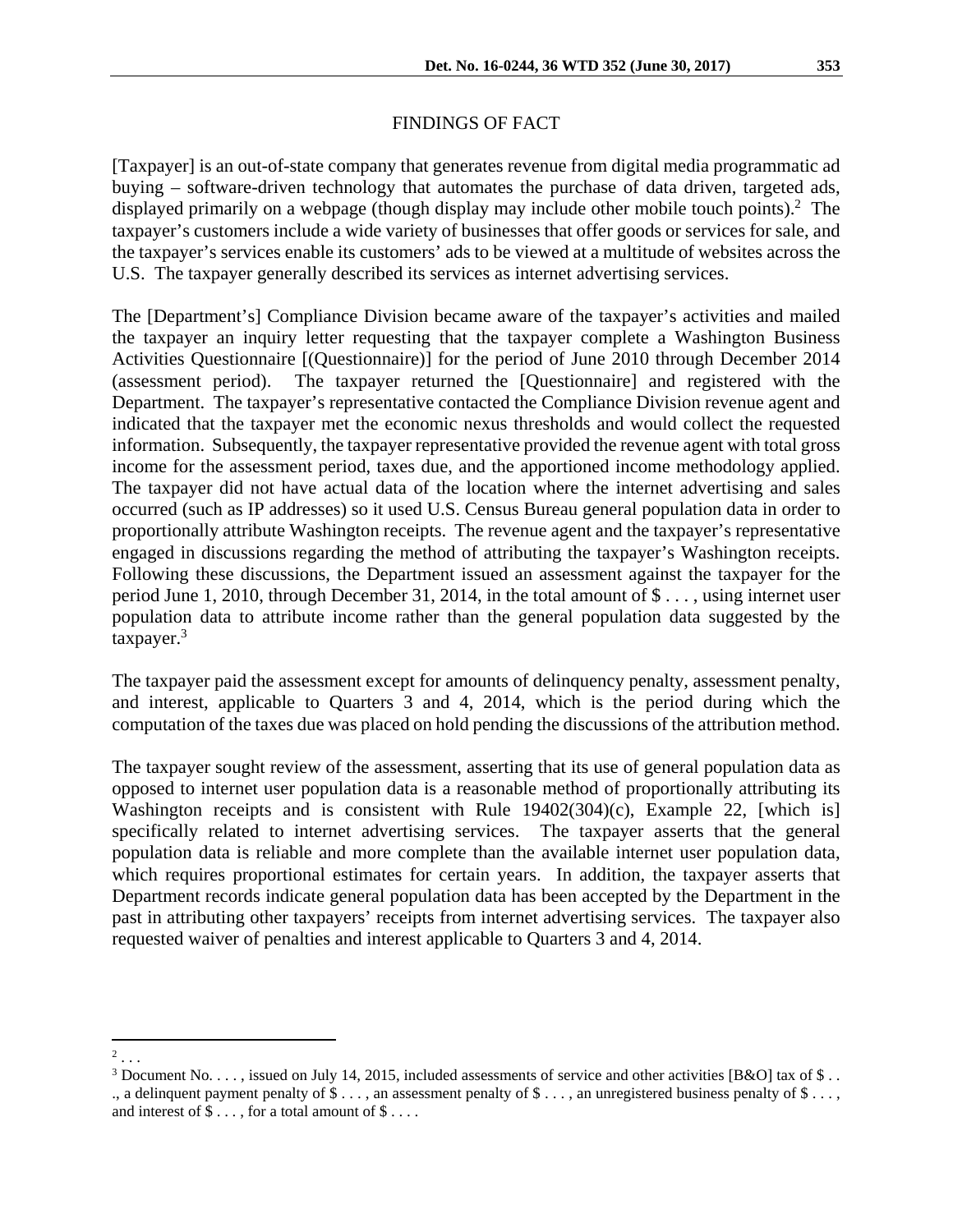RCW 82.04.220 imposes a tax upon every person for the act or privilege of engaging in business in Washington. RCW 82.04.290(2) states that persons engaged in any business activity, other than or in addition to those for which a specific rate is provided in chapter 82.04 RCW, are taxable under the service and other activities business and occupation (B&O) tax classification upon gross income from such business. Gross income from advertising services is subject to the service and other activities B&O tax. WAC 458-20-218.

"Apportionable income" is gross income of the business generated from engaging in apportionable activities. RCW 82.04.460(4)(a). "Apportionable activities" specifically include those taxed under RCW 82.04.290, the service and other activities B&O tax classification. RCW  $82.04.460(4)(a)(vi)$ . Here, the taxpayer provides advertising services, which are taxable under RCW 82.04.290. Therefore, the taxpayer was engaged in "apportionable activities" in Washington and earned "apportionable income." The taxpayer is also taxable in other states; therefore, the income the taxpayer earned from the rendition of its services is subject to apportionment under RCW 82.04.460.

Income apportioned to Washington is multiplied by a "receipts factor," the numerator of which is the gross income of the business attributed to Washington and the denominator of which is the gross income of the business worldwide. RCW 84.04.462(1), (3)(a). The statute provides a series of cascading rules for purposes of determining which state to attribute gross income. RCW 82.04.462(3)(b).

Rule 19402 is the Department's rule implementing RCW 82.04.462. Rule 19402(301) explains how to attribute apportionable receipts and provides that the Department expects most taxpayers will be able to attribute apportionable receipts to the location where the customer received the benefit of the taxpayer's service, because either the taxpayer will know where the benefit is actually received or a "reasonable method of proportionally attributing receipts" will generally be available. Rule 19402(301)(a)(i). "Reasonable method of proportionally attributing" means "a method of determining where the benefit of an activity is received and where the receipts are attributed that is uniform, consistent, and accurately reflects the market, and does not distort the taxpayer's market." Rule 19402(106)(f).

Rule 19402(303) explains how to determine where a taxpayer's customer receives the benefit of the taxpayer's service in attributing apportionable receipts under Rule 19402(301)(a). Rule 19402(303)(a) and (b) address situations where the taxpayer's service relates to real property or tangible personal property, and subsection (c) addresses the situation here, as follows:

If the taxpayer's service does not relate to real or tangible personal property, the service is provided to a customer engaged in business, and the service relates to the customer's business activities, then the benefit is received where the customer's related business activities occur. The following is a nonexclusive list of business related services:

- (i) Developing a business management plan;
- (ii) Commission sales (other than sales of real or tangible personal property);
- (iii) Debt collection services;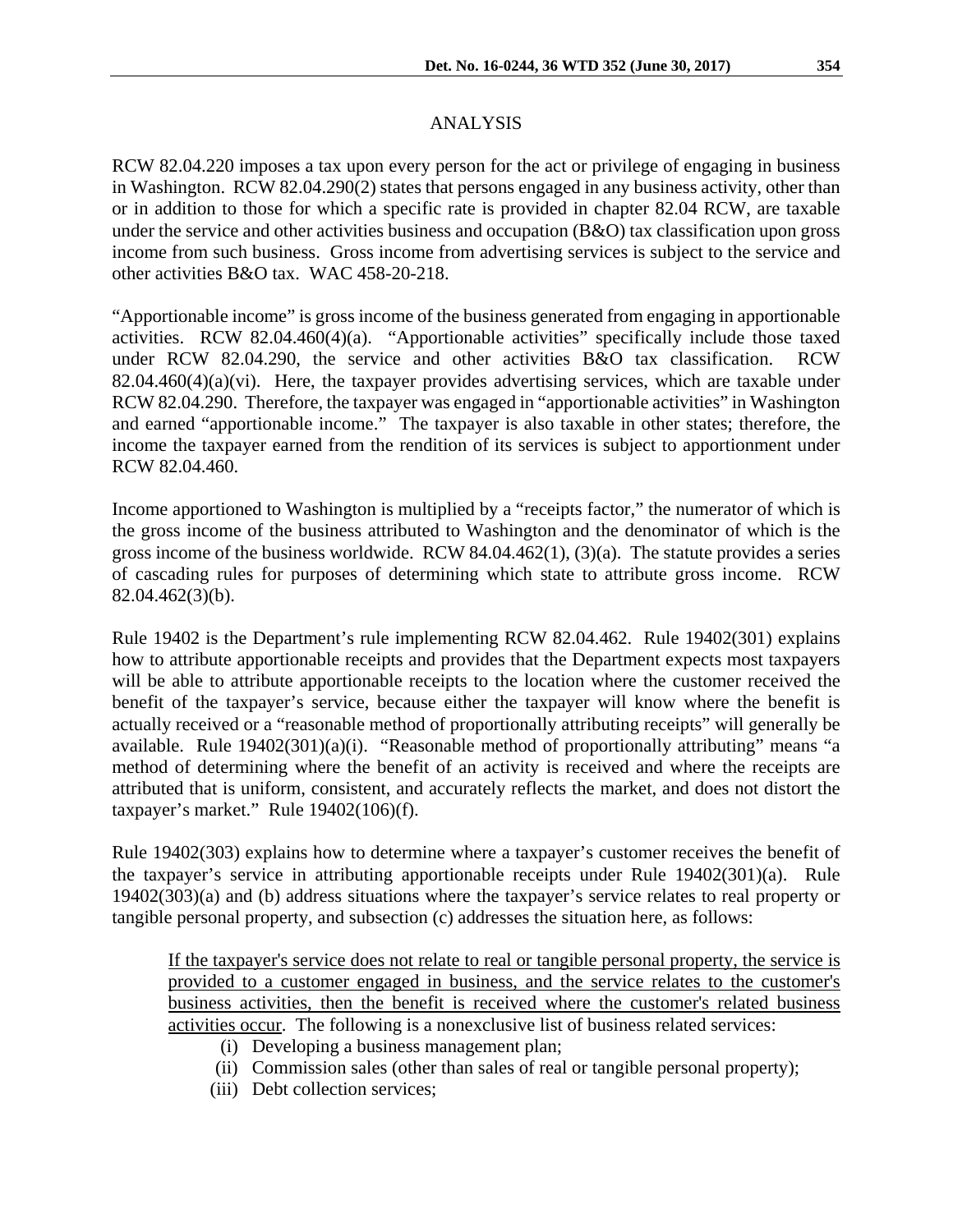- (iv) Legal and accounting services not specific to real or tangible personal property;
- (v) Advertising services; and
- (vi) [Theater] presentations.

Rule 19402(303)(c) (emphasis added.)

Rule  $19402(303)(c)(v)$  specifically identifies advertising services as a type of service that relates to a customer's business activities. In addition, applying the criteria of Rule 19402(303)(c) to the taxpayer's internet advertising services also illustrates they are encompassed by Rule 19402(303)(c). [T]he taxpayer's services (internet advertising services) do not relate to real or tangible personal property, its services are provided to customers engaged in business (offering products or services for sale), and the taxpayer's services relate to the customers' business activities (selling their products or services over the internet). [T]herefore, [under] Rule 19402(303)(c), the benefit of the taxpayer's internet advertising services is received by its customer where the customer's related business activities occur – the location where it sells its products or service over the internet.

Because of the nature of the taxpayer's internet advertising services provided via programmatic ad buying, the taxpayer indicated it was not able to identify the actual location where its customers' ads were placed (e.g., IP addresses) and agrees with the Compliance Division that a reasonable method of proportionally attributing receipts should be applied, [as directed in] Rule  $19402(301)(a)(i)$  & (303). Where the taxpayer and the Compliance Division differ is in determining the attribution method to be applied.

The taxpayer asserts that the use of the U.S. Census Bureau general population data is a reasonable method to proportionally attribute Washington receipts because it is reliable and more complete than the internet user population data. The Compliance Division chose to use internet user population data because the customers' advertising and selling occurred over the internet, and the internet user data would more accurately reflect the location of the customers' online sales. In the absence of evidence of the actual location of the customers' internet sales, we agree with the Compliance Division and find that the internet user population data is the best evidence of the location of those sales because it is reasonable to infer from that evidence that the internet user location is the location where the sale occurred.

The use of internet user population data as a reasonable method of proportionally attributing the benefit of the taxpayer's services is also consistent with Rule 19402(304)(c), Example 22, cited by both the taxpayer and the Compliance Division.

Rule 19402(304) contains examples of the application of the benefit of service analysis and reasonable methods of proportionally attributing receipts. Rule 19402(304)(c) includes an example specific to internet advertising services:

Example 22. Taxpayer provides internet advertising services to national retail chains, regional businesses, businesses with a single location, and businesses that operate solely over the Internet. Generally, the benefit of the advertising services is received where the customer's related business activities occur. Depending on what products or services are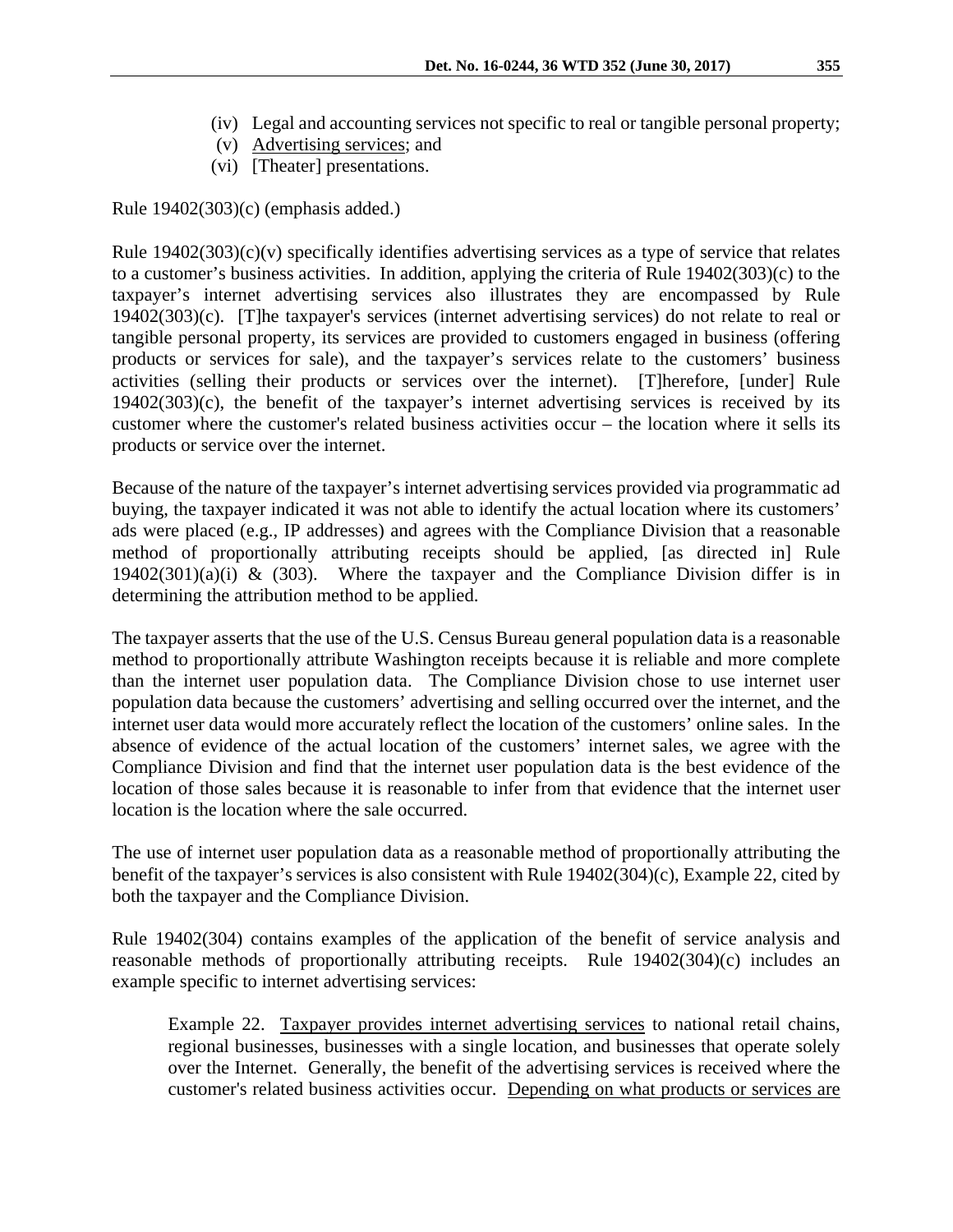being provided by Taxpayer's customers, the use of relative population in the customer's market may be a reasonable method of proportionally attributing the benefit of Taxpayer's services.

Rule 19402(304)(c), Example 22.

 $\overline{a}$ 

Both the taxpayer and the Compliance Division agree that Example 22 is useful in determining the reasonable method of proportionally attributing the benefit of the taxpayer's internet advertising services. Example 22 applies Rule 19402(303)(c) in stating that "[generally], the benefit of the advertising services is received where the customer's related business activities occur." As in the taxpayer's case, it is not uncommon that an internet advertising service provider will be unable to identify the actual location of where the customer's related business activities – online sales – occur. Example 22 then states that "the use of *relative population in the customer's market* may be a reasonable method of proportionally attributing the benefit of Taxpayer's services." (Emphasis added.)

A "[r]easonable method of proportionally attributing" means "a method of determining where the benefit of an activity is received and where the receipts are attributed that is uniform, consistent, and accurately reflects the market, and does not distort the taxpayer's market." Rule 19402(106)(f). Here, the taxpayer's customers' market is limited to internet users and the taxpayer's services assist its customers in reaching the most relevant internet user market. [A]pplying Example 22, it is appropriate to use the relative population in *the customer's internet user market* as a reasonable method of proportionally attributing the benefit of the taxpayer's services because the internet user population accurately reflects the customer's internet user market, and it is in this market that the customer's related business activities occur. The taxpayer's preference of using general population over internet user population does not capture the nature of its customers' internet user market and, therefore, is not a reasonable method of proportionally attributing receipts because it does not accurately reflect the market. It is not reasonable to disregard the nature of the internet user market in determining where the taxpayer's customers' related business activities occur, particularly in light of the lack of actual evidence of where the sales occurred.<sup>4</sup>

Consistent with Rule 19402(303)(c) and Rule 19402(304)(c), Example 22, the Compliance Division appropriately used internet user population data as a reasonable method of proportionally [attributing] the taxpayer's Washington receipts. Such method accurately reflects the customer's internet user market and the location where the customer receives the benefit of the taxpayer's services – where the customer's internet sales occur.

In regards to the taxpayer's assertion that Department records indicate that general population data has been accepted by the Department in the past in attributing other taxpayers' receipts from internet advertising services, the Department is prohibited under RCW 82.32.330 from discussing the particulars of one taxpayer's situation with another taxpayer. *See* Det. No. 93-016, 13 WTD

<sup>&</sup>lt;sup>4</sup> The Department's guidance on its webpage also advises the use of internet usage data in employing a reasonable method of proportionally attributing internet advertising receipts. *See* "Economic Nexus and Apportionment Questions and Answers," regarding "Attributing Income,"

http://dor.wa.gov/content/findtaxesandrates/bandotax/economicnexusqna.aspx (last accessed July 22, 2016).